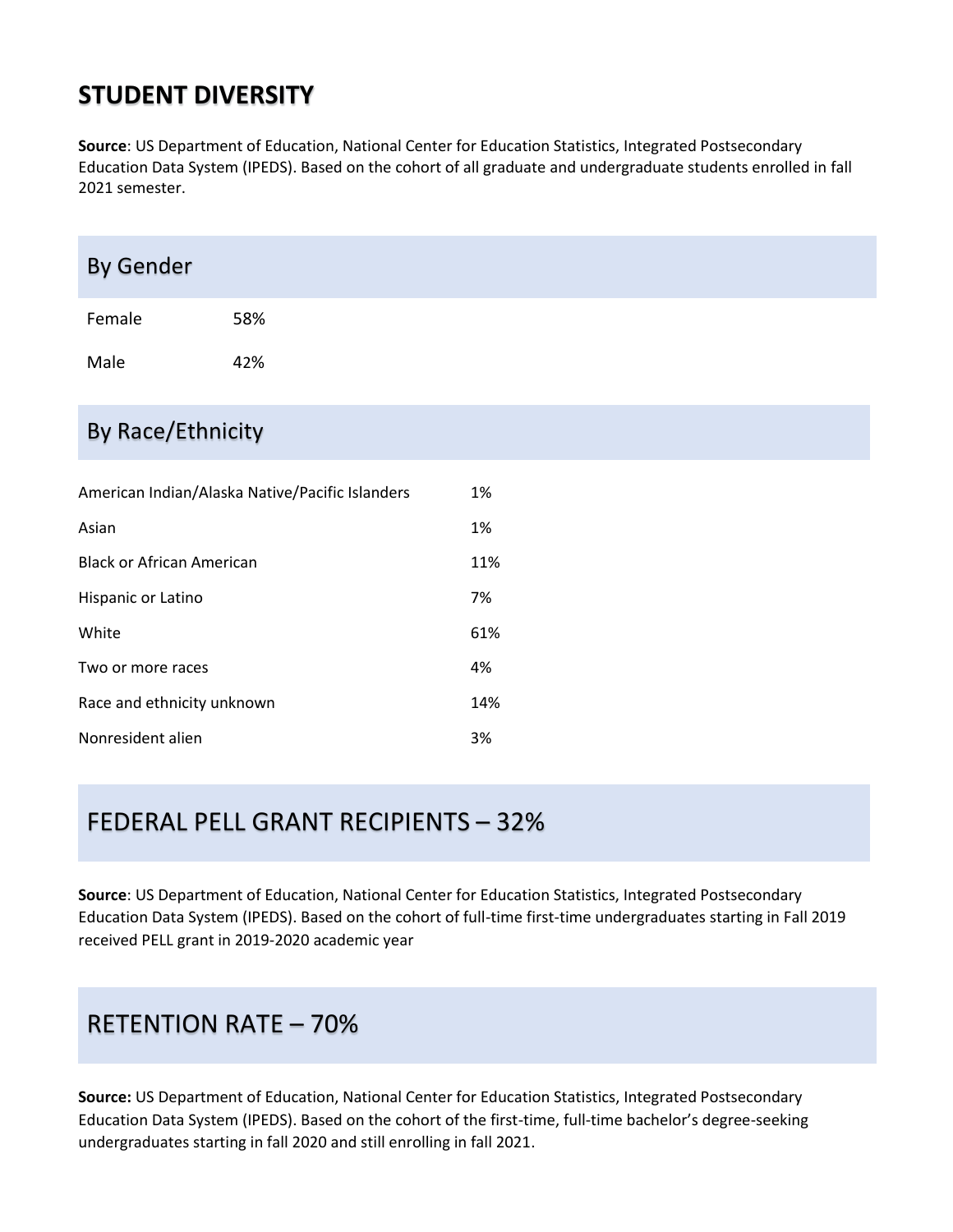# **GRADUATION RATES** (Student Right-to-Know Act)

**Source**: US Department of Education, National Center for Education Statistics, Integrated Postsecondary Education Data System (IPEDS). Based on IPEDS graduation survey for the 2021-2022 academic year. Data as of fall 2021 for the fall 2015 cohort of bachelor's degree-seeking, first-time, full-time undergraduates who graduated in 150% of normal time to degree completion.

| <b>By Gender</b> |     |
|------------------|-----|
| Female           | 58% |
| Male             | 44% |
| Overall          | 50% |

### By Race/Ethnicity

| American Indian/Alaska Native/Pacific Islanders |     |
|-------------------------------------------------|-----|
| Asian                                           |     |
| <b>Black or African American</b>                | 25% |
| Hispanic or Latino                              | 58% |
| White                                           | 61% |
| Two or more races                               | 60% |
| Race and ethnicity unknown                      | 35% |
| Nonresident alien                               | 67% |

\* Graduation rate is not calculated for a category in which the number of students is ten or fewer.

# By Financial Aid Type

| <b>Graduates received a Federal PELL Grant</b>                                     | 47% |
|------------------------------------------------------------------------------------|-----|
| Graduates received a Subsidized Stafford Loan (excluding those<br>with PELL Grant) | 54% |
| Graduates did not receive PELL Grant or Subsidized Stafford Loan                   | 54% |